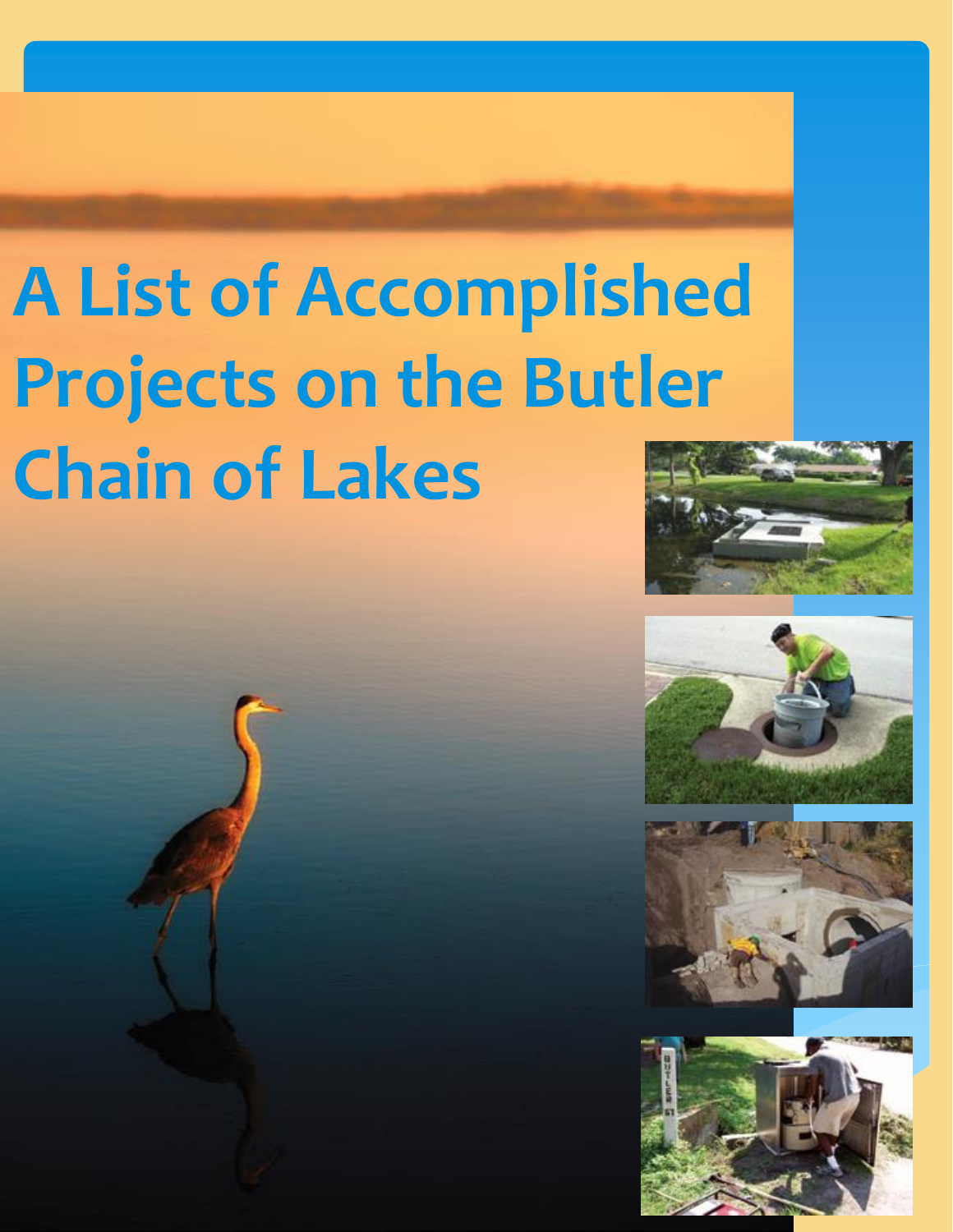# **PROJECTS ACCOMPLISHED IN FY 2006 WINDERMERE WATER & NAVIGATION CONTROL DISTRICT (WWNCD)**

#### **1. Butler Chain Comprehensive Management Plan (ERD Inc. Study) (\$300K):**

This study includes the development of hydrologic and nutrient budgets to adopt a Lakes / Stormwater Mgt. Plan for the Butler Chain of Lakes. Field and laboratory analysis (water quality, precipitation, surface evaporation, ground water seepage, sediment monitoring, stormwater runoff, etc.) were completed in January 2006.

#### **2. Installation of Navigation Signs and Buoy Markers (\$118K) (\$70K Butler Portion)**

The replacement and installation of new buoy markers and navigation signs at the Butler Chain and Lake Conway was completed on February 7, 2006. 128 regulatory, 28 directional signs and 16 emergency contact signs were installed. All the deteriorating and missing signs destroyed by the 2004 hurricanes were successfully replaced with bigger signs equipped with six-inch pilings, pilings caps, stainless steel ¾ inch bolts and wind resistant back frames and reflective tape.

The Fish and Wildlife Conservation Commission is schedule to release the final "permit decals" for the Navigation signs in April 2006.

#### **4. Lake Sawyer & Robinson Watershed and Pollutant Load Study (O.C. EPD CIP) (\$50K)**

This purpose of this watershed study projects is to identify specific areas where nutrient and load reductions could be achieved. This project is scheduled for completion in September 2006.

#### **5. Lake Sloat and Tucker Shoreline Restoration Project (O.C. ReNew Grant) (\$16K)**

This shoreline restoration project in partnership with the "Bay Lakes HOA" is scheduled for completion in April 2006. This project will serve as a demonstration area to promote the Orange County - Clean Lakes Incentive Program.

#### **6. Cypress Isle Wetland Restoration Project (O.C. ReNew Grant) (\$5K)**

This wetland restoration project in partnership with the "Cypress HOA" is scheduled for completion in April 2006. This project will serve as a demonstration area to promote the Orange County - Clean Lakes Incentive Program at the west side of the Butler Chain of Lakes.

#### **7. WWNCD MSTU Boundary Evaluation**

This project is being conducted to evaluate all the parcels that need to be included into the MSTU, according to the boundaries of the taxing district. The GIS mapping was already completed and all the parcels that need to be included in the MSTU (tax district) were identified. A list of parcels would be sent to the OCPA in March 2006.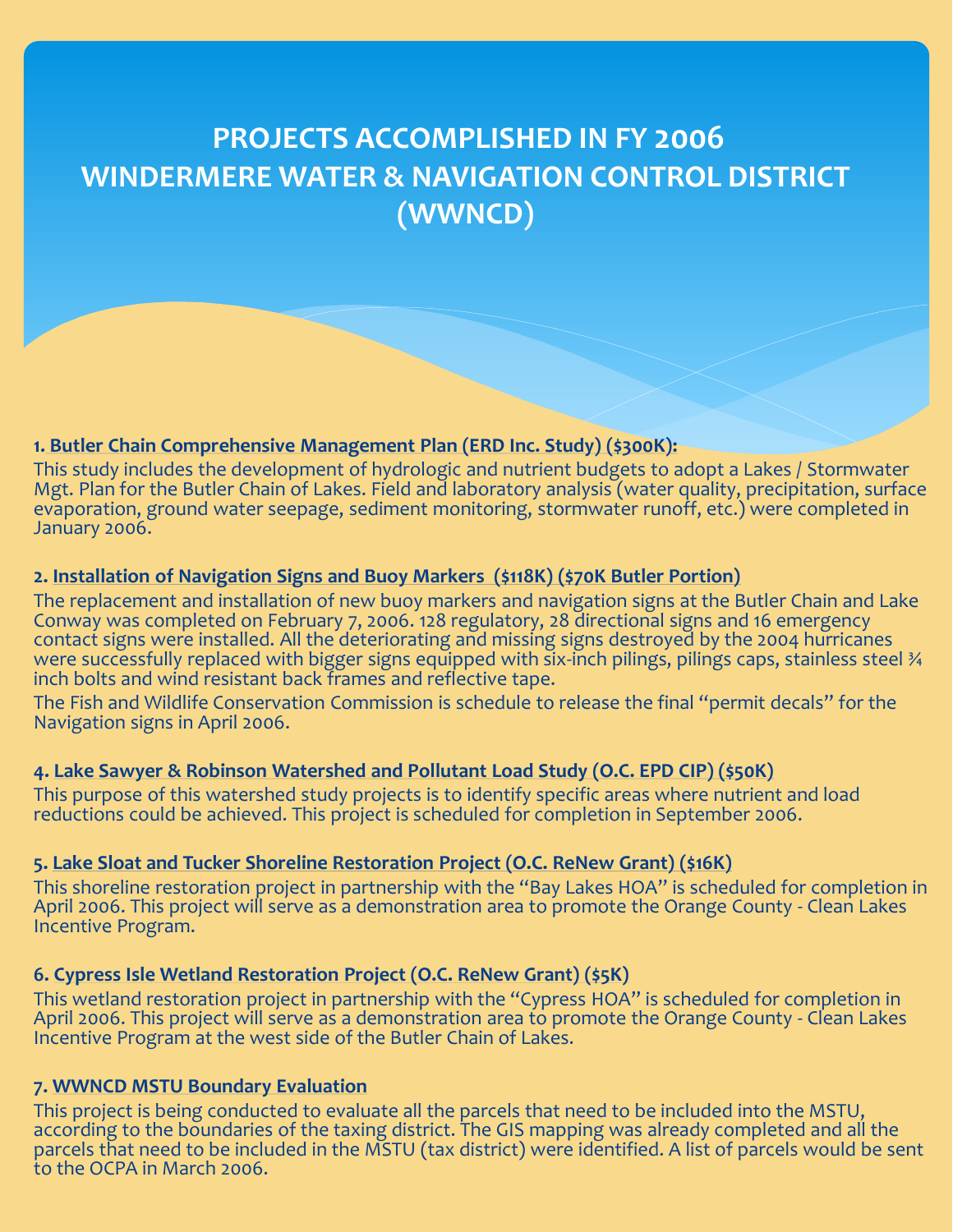# **PROJECTS ACCOMPLISHED IN FY 2006 WINDERMERE WATER & NAVIGATION CONTROL DISTRICT (WWNCD)**

# **8. MSTU Proposal for Lake Robert's (Subdivisions outside Windermere MSTU)**

This project includes the elaboration of an Arc view map, list of property owners and tax calculations to propose the creation of a MSTU for the maintenance of Lake Roberts. This project is schedule to be completed in FY 2006.

# **9. Butler Chain of Lakes - Berm and Swale Survey**

A berm and swale survey was conducted in December 2005 with the "FWCC Butler Patrol Officers" to evaluate the percentage of linear feet of shoreline with berms/swales, as well as to determine the percentage of compliance on waterfront parcels constructed after the adoption of stormwater regulations in O.C. Approx. 1,267 parcels and 267,500 linear feet of shoreline were inspected to locate areas to be target for code enforcement actions, as well as for areas to promote the CLIP (Financial Incentive Program) to increase the # of berms /swales to protect the lakes.

# **10. Butler Chain of Lakes -Dilapidated Dock Survey**

A dilapidated dock survey was conducted in December 2005 with the "FWCC Butler Patrol Officers" to initiate code enforcement procedures for structures that could cause damage during hurricane winds or that may compromise the safety of boaters or lake users. Approx. 31 Dilapidated structures were identified and ranked in terms of safety concerns to proceed to contact the owners for dock removals or replacement/repair actions.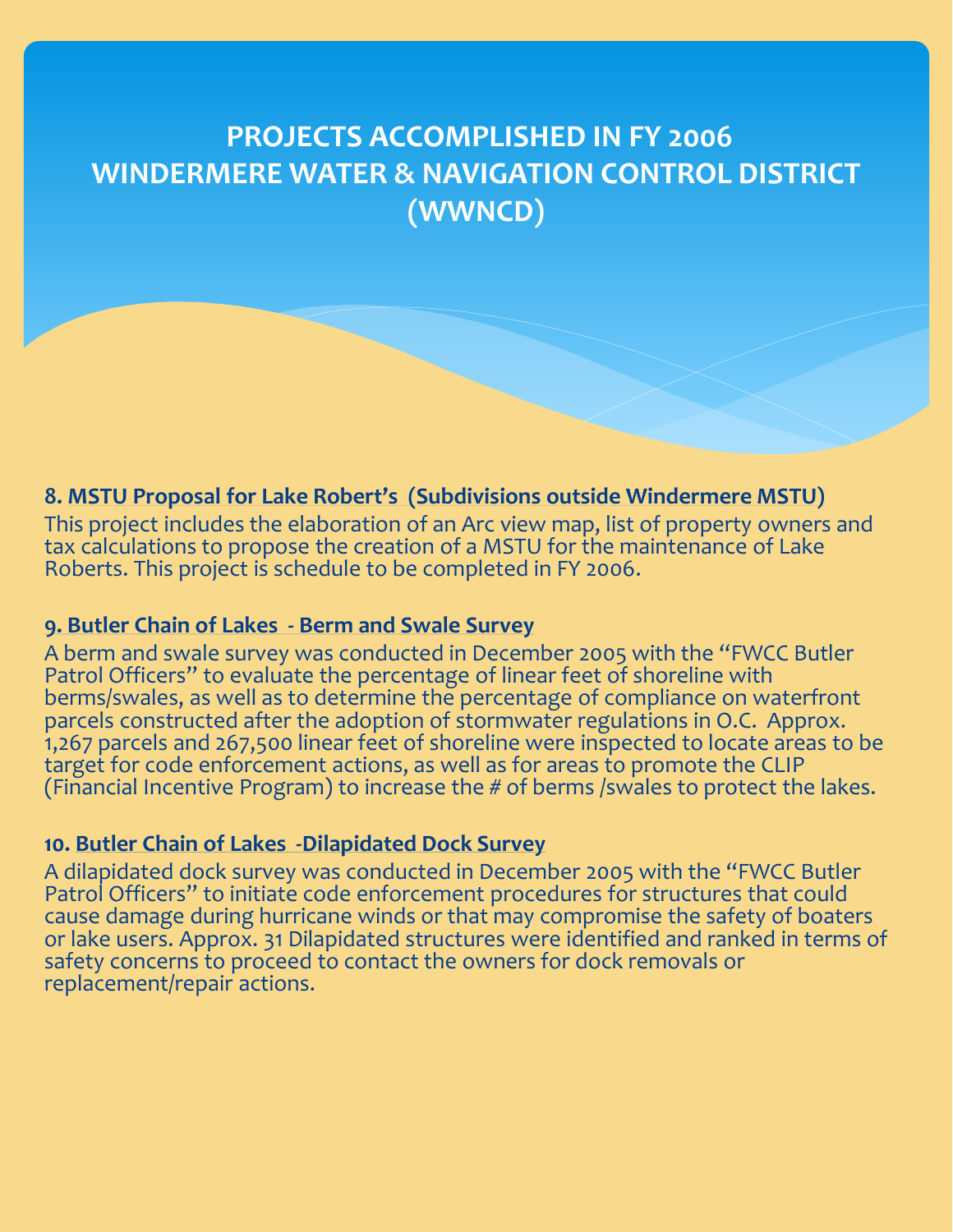# **PROJECTS ACCOMPLISHED IN FY 2007 WINDERMERE WATER & NAVIGATION CONTROL DISTRICT (WWNCD)**

#### **1. Butler Chain Study (ERD Inc.) (Completed) (\$300K):**

This study includes the development of hydrologic and nutrient budgets to adopt a Lakes / Stormwater Mgt. Plan for the Butler Chain of Lakes. Three Presentation of the report were done on May 15, 2006, Dec. 6, 2006 and January 10, 2007. This study was paid with the help of a \$152K grant from the South Florida Water Management District. Final Report was received on January 31, 2007.

#### **2. Cypress Isle Wetland Restoration Project (Completed) (\$5K):**

This wetland restoration project was done partnership with the "Cypress HOA" in May 2006. This project will serve as a demonstration area to promote the Orange County - Clean Lakes Incentive Program at the west side of the Butler Chain of Lakes. This project was paid with an O.C Renew Grant.

#### **3. Bathymetric Data -Rematrix Inc. (Completed) (\$14K):**

Acquisition of digital Bathometric maps from Rematrix, Inc. for the Butler Chain of Lakes Study.

#### **4. Eng. Design Fish-Pocket Canal Dredging and Berm & Swale Project (Completed) (\$48K)**

This project includes surveys, engineering services, permits and elaboration of a bid package to accomplish the dredging of the Fish-Pocket Canal. The cross-section surveys and engineering calculations were done in 2006. The permit application and permit exemption were obtained and a bid package was put together to select a contractor. The bid was conducted on February 17/09.

#### **5. Lake Sawyer & Robinson Watershed and Pollutant Load Study (Completed) (\$50K)**

This purpose of this watershed study was to identify specific areas where nutrient and load reductions could be achieved to preserve the water quality of Lake Sawyer. Half of the cost of the study was paid with a \$25K grant from the South Florida Water Management District.

#### **6. MSBU Proposal for Lake Roberts (Subdivisions outside Windermere MSTU)**

This project includes the creation of a MSBU for the maintenance of Lake Roberts. This project is schedule to be completed in FY 2008/09. Two meeting were conducted over the past months and the residents are schedule to vote in June 2007 for the adoption of a 0.287 Millage Rate to maintain Lake Roberts.

#### **7. Fish Population and Habitat Evaluation – Butler Chain of Lakes (completed) (~ \$100K)**

The Fish and Wildlife Conservation Commission (FWCC) conducted a "Fish Population and Habitat Study" at the Butler Chain during February, March and April 2007 to evaluate the need for fish enhancement projects. The project included the use of electro-fishing and extensive fish tissue analysis to determine the condition of the fish population and specific habitat restoration projects. This project was paid by the FWCC.

**8. Lake Butler Groundwater-surface water interaction (completed) (~ \$80K)**: The FDEP Groundwater Protection Section conducted a surface water / groundwater study at Lake Butler, as part of a six lakes study from Gainesville down through Sebring. The study was completed in conjunction with the Florida State University, and the direction of Jennifer Gihring, Watershed Planning & Coordination Section (Florida Department of Environmental Protection). The entire project will be funded by FDEP.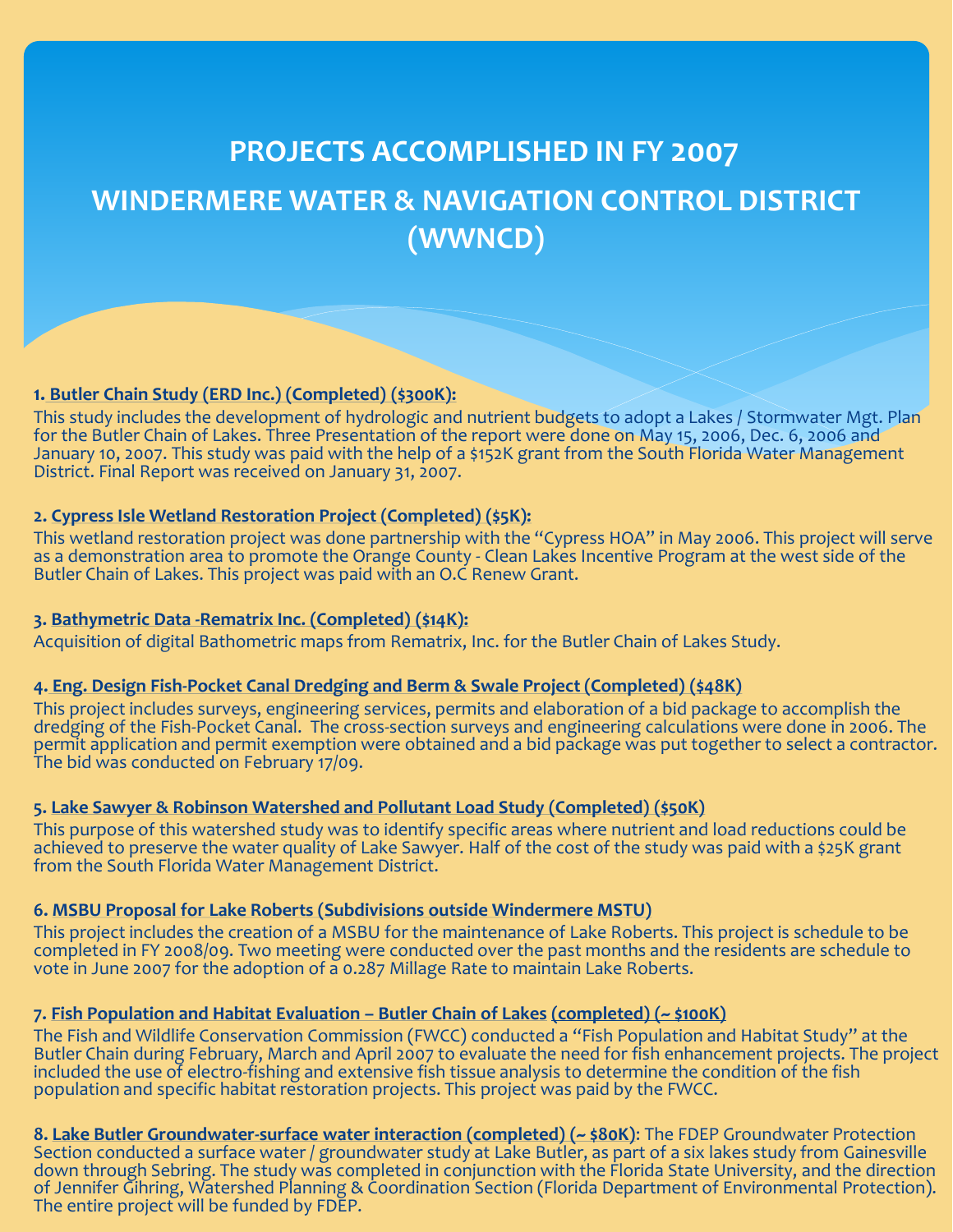# **PROJECTS ACCOMPLISHED IN FY 2009 WINDERMERE WATER & NAVIGATION CONTROL DISTRICT (WWNCD)**

# **1. Eng. Design -Stormwater Project for the Tilden/W. Lake Butler Rd. (Completed) (\$37K)**

This project included engineering and cost evaluation of wetland enhancements, off-line stormwater retention pond and an alum injection system for the Tilden / West Lake Butler Outfall.

## **2. Eng. Design – Lake Down Sub-Basin 15 Stormwater Project (Completed) (\$37K)**

This project included engineering /cost evaluation of an off-line stormwater retention pond and an alum injection system for the Maguire / Park Gotha Outfall.

## **3. Lake Sawyer & Robinson Watershed and Pollutant Load Study (Completed) (\$50K)**

This purpose of this watershed study was to identify specific areas where nutrient and load reductions could be achieved to preserve the water quality of Lake Sawyer. Half of the cost of this study was paid with a \$25K grant from the South Florida Water Management District.

## **4. Fish-Pocket Canal Maintenance Dredging Project (completed) \$200K)):**

This project included the Fish-Pocket Canal water depth restoration, construction of berms/swales with the use of geotex tubes and installation of sod

## **5. Pollutant Load Study for Lake Tibet Sub-basin 1 and 2 (Pending) (\$50K)**

The goal of this study is to identify the source of pollutants coming from reclaimed water at the Bay Hill Golf Course / stormwater runoff from nearby residential area. The study encompass the use of monitoring wells and stable isotopes analysis to identify the source of phosphorous and nitrogen; as well as means to achieve load reductions to preserve the water quality of Lake Tibet.

## **6. Egret Island Survey and Sign Installation Project (Completed) (\$12K):**

This project included the Survey of Egret Island and the installation of no trespassing signs

# **7. Melaleuca Removal /Reforestation of the Sandy Shores – L.Butler (Completed) (\$20K)):**

This project included surveys, engineering services, permits and elaboration of a bid package to accomplish the dredging of the Fish-Pocket Canal. The cross-section surveys and engineering calculations were done in 2006. The permit application and permit exemption were obtained and a bid package was put together to select a contractor. The bid was conducted on February 17/09.